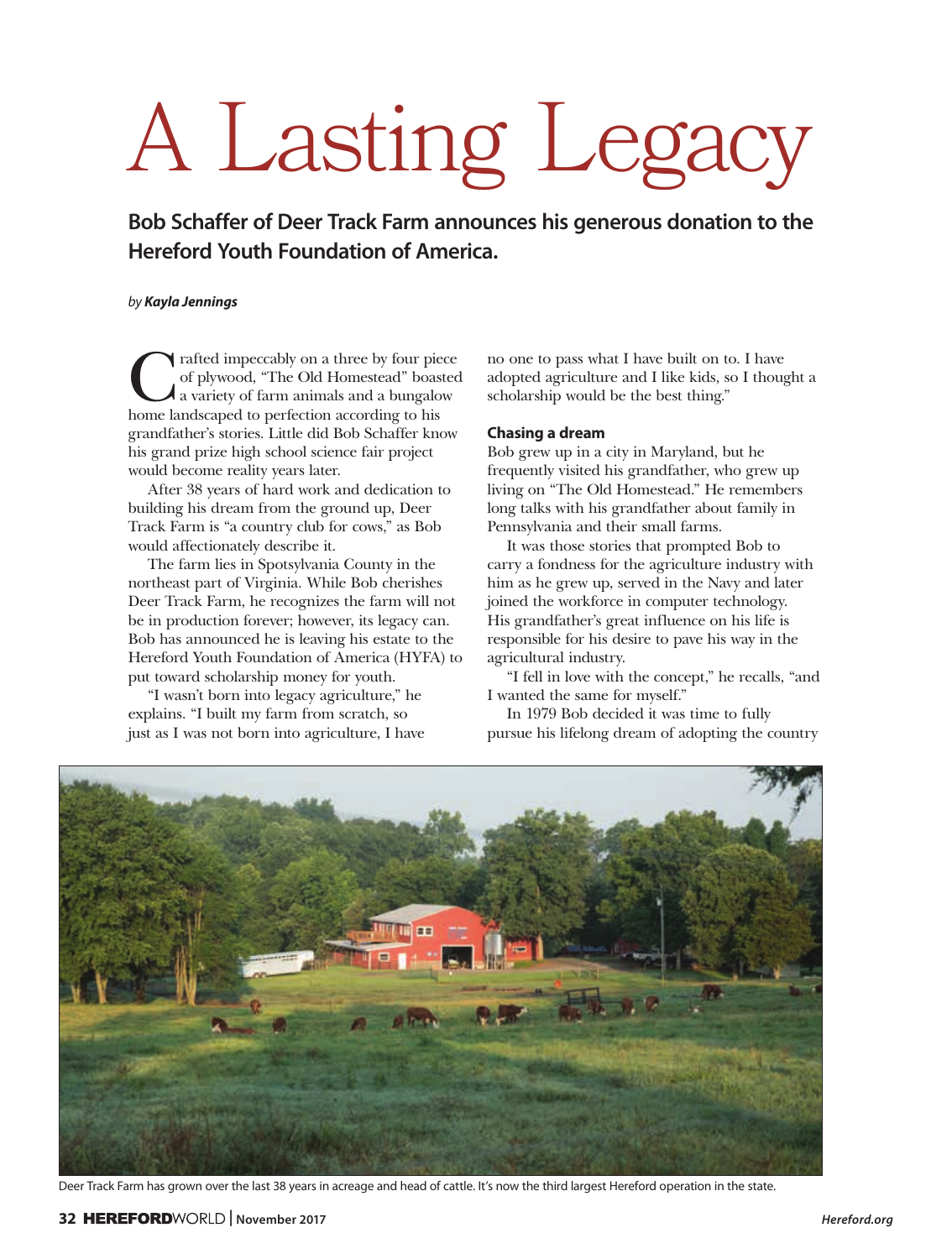

Virginia Hereford breeder Bob Schaffer recognizes the importance of education and wants to help Hereford youth pursuing college.

lifestyle. He purchased 22 acres in Virginia with five acres of hard wood, 14 acres of pine trees, three acres of brush and a beaver pond. He remembers the long days spent clearing the property with a chainsaw, a lawnmower and an ax.

"After a few months my father came to check out my purchase," Bob says. "I could see in his eyes he thought I was nuts. It was another year before he came back, and when he saw the progress I made I couldn't get rid of him."

Fast forward just a few years, and Bob purchased his first calves in the spring of 1993. He planned to sell them in the fall, but that purchase lead to his next venture as a cow-calf operator. It was not until 1996 that he became a purebred Hereford breeder.

However, reflecting on the early days, Bob says he would not have changed a thing. With the help of neighbors, friends and the United States Department of Agriculture Natural Resources Conservation Service, Deer Track Farm has grown exponentially over the last 38 years in acreage and head of cattle — he is now the third largest Hereford breeder in the state.

"The journey from a childhood dream inspired by my grandfather, to getting the first piece of land, to building a homestead and being blessed to expand beyond the original dream is complete," he notes. "Today, the only task at hand is to enjoy the farm and raise the best Hereford cattle we can."

Just as his farm grew and his passion for Hereford cattle grew, Bob's involvement in the Virginia Hereford Association did, as well. He soon found himself on the state board and then as the state association president. Bob says he enjoyed bringing a fresh perspective to the association by implementing progressive ideas.

It was because of his efforts in creating the Virginia Hereford Association Bull Development Program, along with others in leadership, that the sale has increased in numbers and adopted a junior show.



The total donation to HYFA developed from the Deer Track Farm estate will be approximately \$1 million.



After Bob became a purebred Hereford breeder in 1996, he quickly became involved as a board member then as the state association president.

"Early on my heart was in supporting kids because they are our future," he notes.

For him it was rewarding to see the youth and senior memberships both grow in the adoption of the new, progressive ideas that were implemented while he served on the board. He says the junior show provided premiums for youth as an incentive to learn more about the cattle industry within the state. It was unique to any other previous programs.

## **Giving back**

As a result of many years of being involved in state association leadership and spearheading youth programs, it was clear leaving his estate

*continued on page 34...*